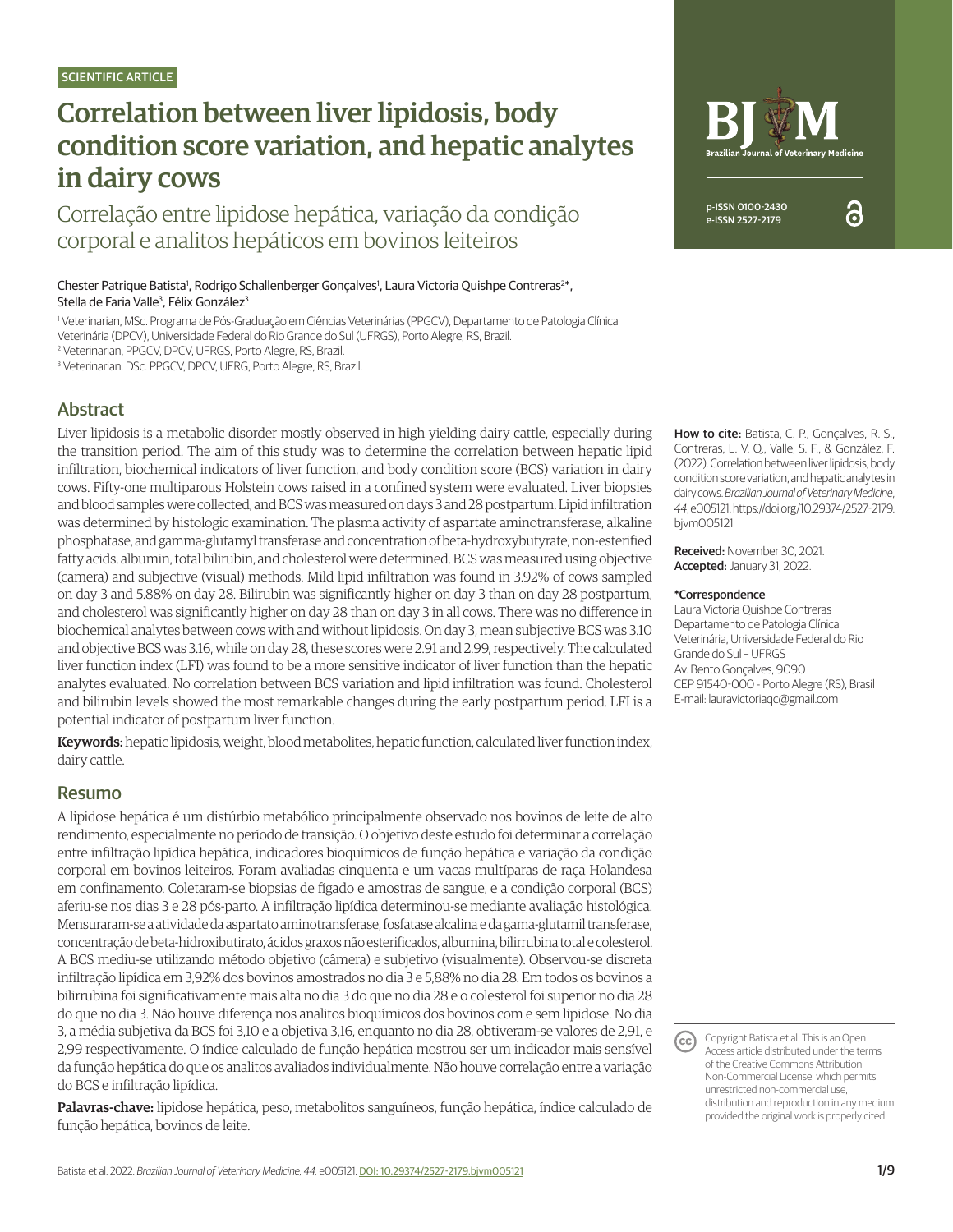## Introduction

The transition period is a challenging stage in the productive life of dairy cattle, going abruptly from a period of low feed consumption and demand to one of intense milk production requiring a high nutrient-dense diet (Divers & Peek, 2018). During the prepartum period, reduction in dry matter consumption is the most significant change, culminating in negative energy balance (NEB) (Esposito et al., 2014). In addition, corticoid and estrogen concentrations increase dramatically weeks before calving, contributing to a reduction of up to 30% of dry matter intake (Bell, 1995). Although dry matter consumption increases in the postpartum period, it is not enough to supply the increased energy demand due to the commencement of lactation (Santos, 2011), leading to NEB.

Lipid metabolism acts as an adaptation mechanism during the transition period, regulating NEB through mobilizing reserve lipids and fatty acid oxidation to form energy precursors (Corassin et al., 2011). Adipose tissue is catabolized by hormone-sensitive lipases during this phase, releasing free non-esterified fatty acids (NEFA) and glycerol (Divers & Peek, 2018). In addition to this adaptation on lipid metabolism, there is a great release of glucose by the liver, and the availability of glucose to the mammary gland is enhanced by a transient state of insulin resistance in peripheral tissues (Weber et al., 2016).

During periods of energy shortage, the concentration of hormones that stimulate lipolysis increases, such as adrenaline, glucagon, growth hormone, and cortisol (Santos, 2011), resulting in an increase in NEFA influx from adipose tissue into the liver. Some of these fatty acids are incorporated into milk synthesis (Jorjong et al., 2014).

In the liver, depending on the circulating levels of these fatty acids, a certain proportion is incorporated from the blood. NEFA concentrations above 700 μmol/L are a strong indicator of intense lipomobilization (González et al., 2011). At such levels, fatty acids can undergo complete oxidation in the liver producing ketone bodies. Alternatively, they may be re-esterified and deposited as triglycerides (TG), which must attach to very low-density lipoproteins before being transported to peripheral tissues (Ospina et al., 2010).

Since dairy cows have low capacity to export TG-containing lipoproteins from the liver, excessive lipomobilization during NEB periods leads to significant accumulation of lipids in the liver that cannot be degraded or released in carrier lipoproteins (Gross et al., 2013). Hepatic lipidosis can affect more than 40% of dairy cows in the postpartum period (Jorritsma et al., 2001) and has been associated with peripartum diseases such as ketosis, abomasal displacement, placental retention, and mastitis (Ospina et al., 2010). Several studies have shown that NEB induces high serum NEFA and low insulin concentration (Weber et al., 2016), both associated with delayed first ovulation after calving and reduced pregnancy rates (Giuliodori et al., 2011; Garverick et al., 2013). Moreover, large (BCS) loss in dairy cows during the postpartum period has been related to poor reproductive performance (Pryce et al., 2001).

This study aimed to determine the correlation between liver lipid infiltration, BCS variation, and hepatic biochemical variables in the postpartum period in dairy cows.

#### Materials and methods

A cross-sectional study was performed in dairy cattle from a commercial farm using a confinement system in Southern Brazil, after approval by the Ethics Committee on Animal Use of the Federal University of Rio Grande do Sul under protocol number 32692.

Fifty-one multiparous Holstein cows were selected. The animals had between two and four lactations, with a mean daily milk production of 32.91 kg over 305 days in the previous lactation. Only cows that had not undergone surgery at the time of calving were included in the study. BCS evaluation, blood samples, and percutaneous liver biopsy were performed on days 3 and 28 postpartum. The total diet provided to the animals was balanced to fulfill the requirements for a milk production of 40 kg/day, with 3.5% fat, 3.2% protein, and 4.7% lactose and consisted of corn silage, oat silage, wheat straw, ground corn grain, soy bran, soy husk, mineral core, and vitamins. The chemical composition of the diet was as follows: 38% neutral detergent fiber, 1.6 Mcal/day of metabolizable energy, 18% crude protein, to meet the nutritional requirements of dairy cows (National Research Council, 2001).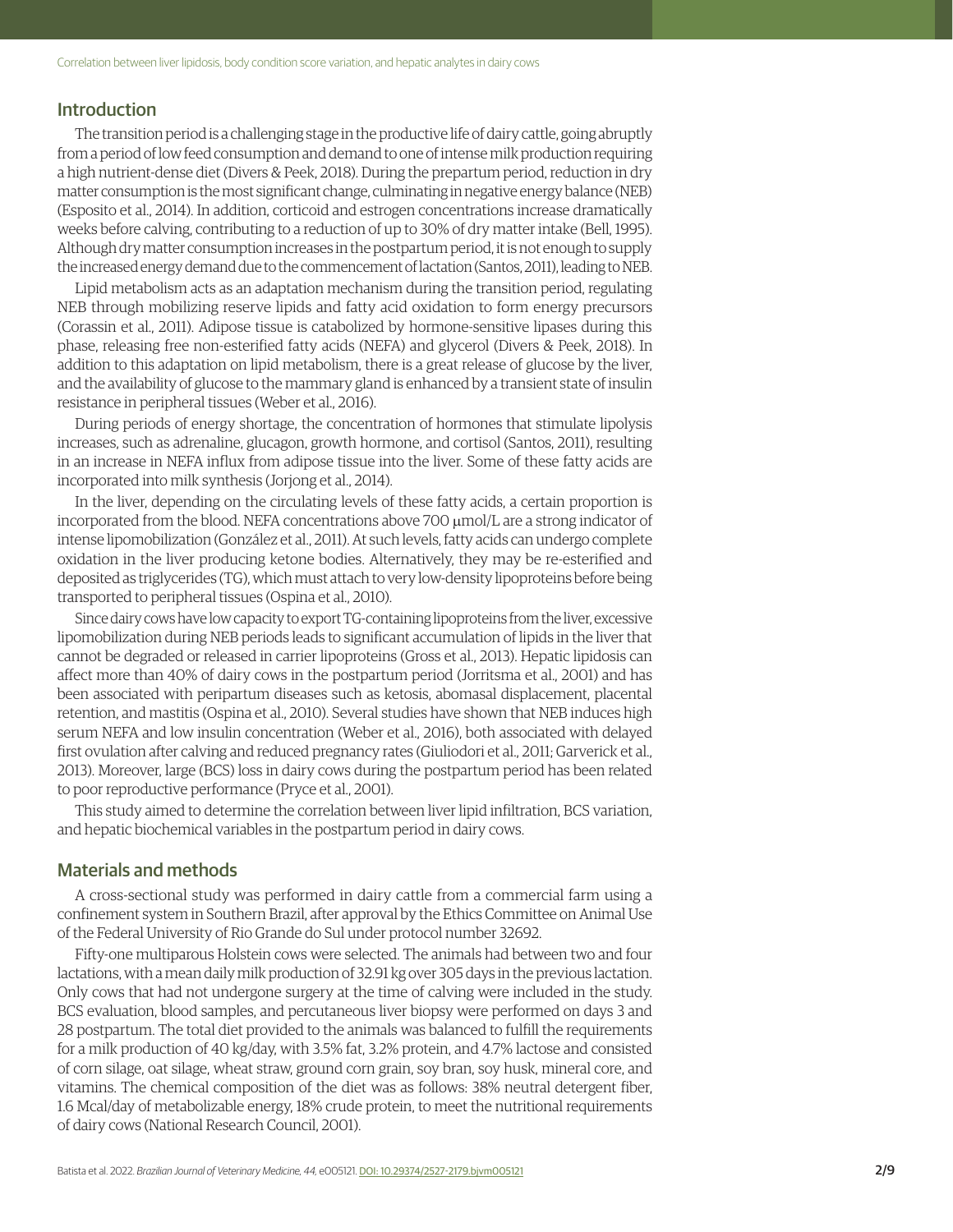BCS was evaluated using two techniques. The objective technique consisted of using a BCS DeLaval camera with 3D image recording (DeLaval, Tumba, Botkyrka, Sweden), which evaluates the angular conformation of the caudal region of the cow through image capture, records the data into software (Kinect Sensor for Windows version 2; Microsoft, Redmond, WA), and classifies BCS on a scale from 1 to 5, where 1 is very thin and 5 is very fat, with a range of 0.10 points. The subjective method was based on the scale developed by Ferguson et al. (1994), executed by a single evaluator using a classification from 1 (very thin) to 5 (very fat), with a range of 0.25 points.

Liver biopsies were performed using the method described by Braga et al. (1985). The area chosen for needle insertion (TruCut-type soft tissue biopsy needle; Somatex Medical Technologies GmbH, Berlin, Germany) corresponded to the right hepatic lobe's topographic position. The selected area was trichotomized and locally anesthetized with 2% lidocaine, and iodinated alcohol was used for antisepsis. The needle was then introduced into the liver via percutaneous and transthoracic approaches. Obtained samples were 0.5–1.5-cm long and 0.1-cm thick and were fixed in 10% formalin immediately after collection. The formalin-fixed tissues were embedded in paraffin, cut, stained with Oil Red and periodic acid Schiff (PAS), and evaluated at 40× magnification to quantify the mean proportion (%) of total lipids per light field in ten fields. Oil Red stains neutral lipids, TG and fatty acids with more intensity than other Sudan-type stains. PAS was used to identify glycogen and differentiate it from lipids. Biopsy lipid deposition was classified using the technique described by Bobe et al. (2004), which defines 1 to 5% TG as mild infiltration, 5 to 10% TG as moderate, and >10% TG per light field as severe infiltration.

Blood samples were collected via coccygeal venipuncture using 10-mL heparinized vacutainer tubes (Becton Dickinson, Franklin Lakes, NJ, USA), following proper skin antisepsis. Samples were centrifuged at 1,650 × *g* for 10 min. Plasma aliquots were stored at -20°C in microtubes for the posterior determination of beta-hydroxybutyrate (BHB), NEFA, albumin, bilirubin, and cholesterol concentrations, as well as aspartate transaminase (AST), alkaline phosphatase (ALP), and gammaglutamyl transferase (GGT) activity using a CM-200 clinical analyzer (Wiener lab Group, Rosario, Argentina) and commercial diagnostic kits (Labtest for albumin, bilirubin, cholesterol, AST, ALP, and GGT; Randox for BHB and NEFA).

Liver functionality index (LFI) was calculated using albumin (g/L), cholesterol (mmol/L), and bilirubin ( $\mu$ mol/L) concentrations on both days 3 (VD3) and 28 (VD28), as described by Bertoni and Trevisi (2013). Values above zero are considered indicative of adequate liver function. The formula for calculating LFI is divided into two steps, as follows:

1. Step 1: Calculation of albumin, cholesterol, and bilirubin subindex:

*Albumin subindex (Alb I)* = 50% *VD3* + 50% 
$$
(VD28 - VD3)
$$
 (1)

 $Cholesterol subindex (Chol I) = 50\% VD3 + 50\% (VD28 - VD3)$  (2)

*Bilirrubin subindex (Bil I)* = 
$$
67\% + 33\%(VD3 - VD28)
$$
 (3)

#### 2. Step 2: Calculation of LFI

$$
LFI = (Alb I - 17,71)/1,08 + (Chol I - 257)/0,43 - (Bil I - 6,08)/2,17
$$
\n(4)

For statistical analysis, SPSS software was used. Normality was assessed using the Shapiro-Wilk test and homoscedasticity was assessed using Bartlett tests. Agreement between objective and subjective BCS scores was determined using the Kappa test. The association between liver lipid infiltration degree and BCS loss was evaluated using the chi-square test. Liver function indicators in all cows and those with liver lipidosis were evaluated using the Fisher test, considering lactation days 3 and 28 as a fixed effect. The correlation between liver lipid infiltration degree and LFI was evaluated using the Pearson test. A *P*-value lower than 5% was considered significant for all statistical tests.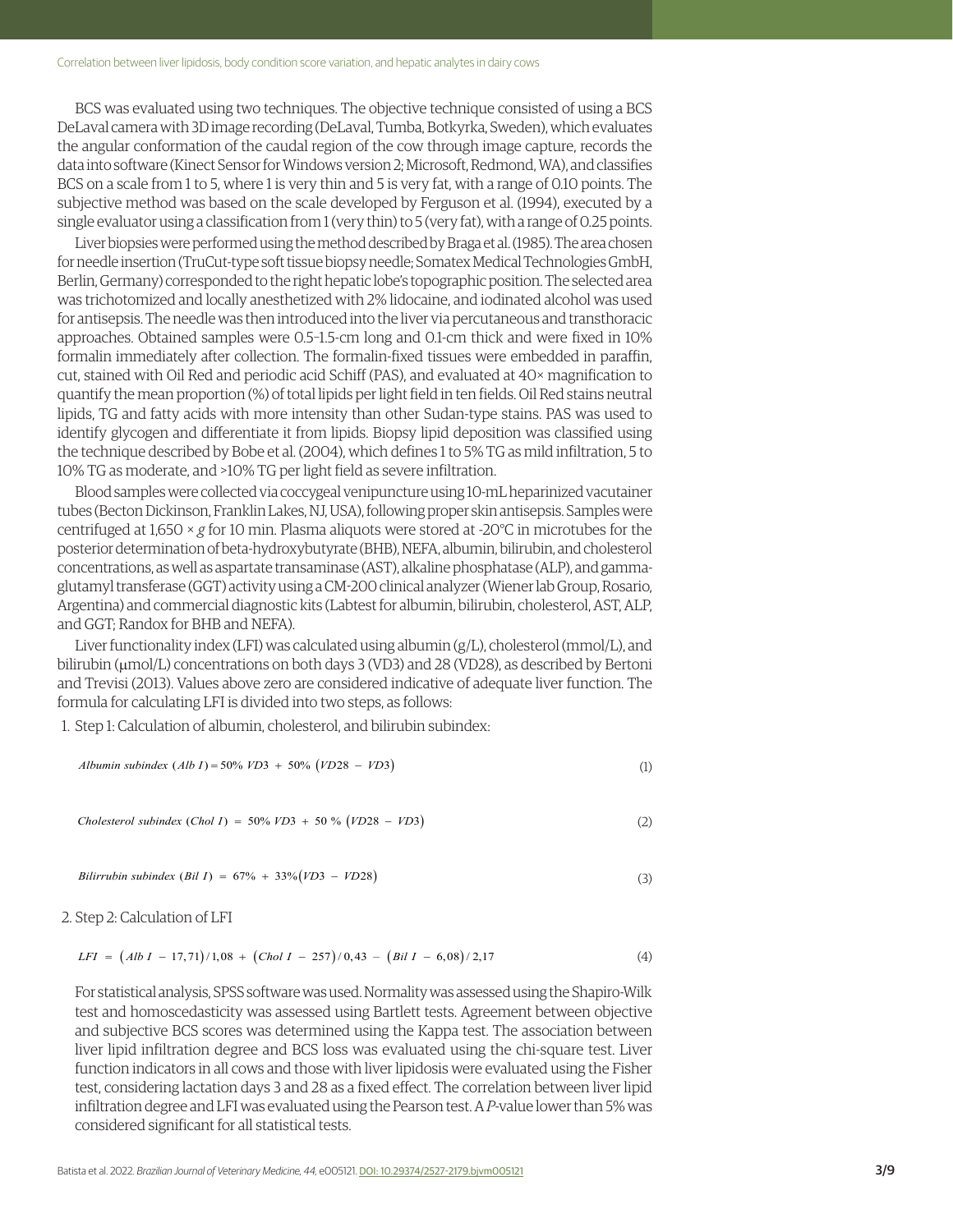# **Results**

On day 3, the mean objective and subjective BCS were 3.16 and 3.10, while on day 28, they were 2.99 and 2.91, respectively, with a mean BCS loss of 0.19 points with the subjective method and 0.17 points with the objective method between the two days. Subjective and objective BCS results showed a good correlation on day  $3$  ( $r = 0.72$ ;  $P < 0.01$ ) and day  $28$  ( $r = 0.76$ ;  $P < 0.01$ ).

According to the liver biopsy results, mild lipid infiltration (1 to 5% hepatic TG) was identified in 2 of 51 cows on day 3 and 3 of 51 cows on day 28. The association between lipid infiltration and BCS loss did not differ among animals. Bilirubin concentration was significantly higher on day 3 than on day 28 (*P* < 0.05). Inversely, cholesterol concentration was significantly higher on day 28 than on day 3 (*P* < 0.05). Although NEFA and ALP levels were higher on day 3, the difference was not statistically significant. Only the cholesterol concentration was below the lower limit (54.6 mg/dL), as shown in Table 1.

Table 1. Mean values and standard deviation (SD) of analytes and body condition score (BCS) on days 3 and 28 postpartum (N = 51) of Holstein cows in southern Brazil.

| Analyte (units)         | Reference value* | Day 3 postpartum        | Day 28 postpartum    |
|-------------------------|------------------|-------------------------|----------------------|
| Albumin $(g/L)$         | $27 - 35$        | $32.94 + 2.49$          | $34.04 \pm 2.18$     |
| BHB (mmol/L)            | 1.4              | $0.51 \pm 0.20$         | $0.47 \pm 0.17$      |
| Bilirubin (mg/dL)       | < 0.54           | $0.11^a \pm 0.07$       | $0.06^b + 0.02$      |
| Cholesterol (mg/dL)     | $80 - 120$       | $54.57^{\circ}$ + 11.43 | $109.90^a \pm 26.47$ |
| AST(U/L)                | < 132            | $49.74 + 17.34$         | $48.68 + 19.78$      |
| ALP(U/L)                | ~196             | $138.01 + 51.58$        | $81.13 + 24.55$      |
| $GGT$ (U/L)             | < 39             | $27.60 + 9.79$          | $26.96 + 5.34$       |
| $NEFA$ ( $\mu$ mol/L)   | 5700             | $577 + 371$             | $364 + 234$          |
| Objective BCS (camera)  | $1 - 5$          | $3.16 + 0.24$           | $2.99 + 0.24$        |
| Subjective BCS (visual) | $1 - 5$          | $3.10 + 0.20$           | $2.91 + 0.20$        |

\* Reference values from González et al. (2011) and Cozzi et al. (2011). <sup>a,b</sup> Different superscripts in the same row indicate significant difference (*P* < 0.05). AST, aspartate aminotransferase; BHB, β-hydroxybutyrate; ALP, alkaline phosphatase; GGT, gamma-glutamyl transferase; NEFA, non-esterified fatty acids; BCS, body condition score.

When comparing hepatic analytes of cows with mild hepatic lipidosis with those without lipidosis, similar values were obtained (Table 2). NEFA values were slightly but not significantly higher on day 3 than on day 28 postpartum. Only the mean cholesterol concentration was slightly low (52.3 mg/dL). No significant differences in biochemical analytes were observed between cows with and without liver lipidosis (Table 3).

Table 2. Mean values and standard deviation of analytes on days 3 and 28 postpartum for cows with mild hepatic lipidosis (N = 5) in southern Brazil.

| Analyte (units)       | Reference value* | Day 3 postpartum  | Day 28 postpartum       |
|-----------------------|------------------|-------------------|-------------------------|
| Albumin $(g/L)$       | $27 - 35$        | $32.04 + 2.06$    | $32.78 + 2.47$          |
| BHB (mmol/L)          | 1.4              | $0.51 \pm 0.22$   | $0.50 \pm 0.21$         |
| Bilirubin (mg/dL)     | < 0.54           | $0.13^a \pm 0.03$ | $0.08^b + 0.03$         |
| Cholesterol (mg/dL)   | $80 - 120b$      | $52.26^b + 12.98$ | $82.95^{\circ} + 22.71$ |
| AST(U/L)              | < 132            | $52.0 \pm 15.12$  | $49.60 \pm 14.04$       |
| ALP(U/L)              | ~196             | $114 + 4233$      | $94.60 + 35.59$         |
| GGT(U/L)              | 39               | $26.77 + 11.44$   | $27.35 + 7.13$          |
| $NEFA$ ( $\mu$ mol/L) | 500 <sub>2</sub> | $692 \pm 391$     | $386 + 346$             |

\* Reference values from González et al. (2011) and Cozzi et al. (2011). <sup>a,b</sup> Different superscripts in the same row indicate significant difference (*P* < 0.05). AST, aspartate aminotransferase; BHB, β-hydroxybutyrate; ALP, alkaline phosphatase; GGT, gamma-glutamyl transferase; NEFA, non-esterified fatty acids.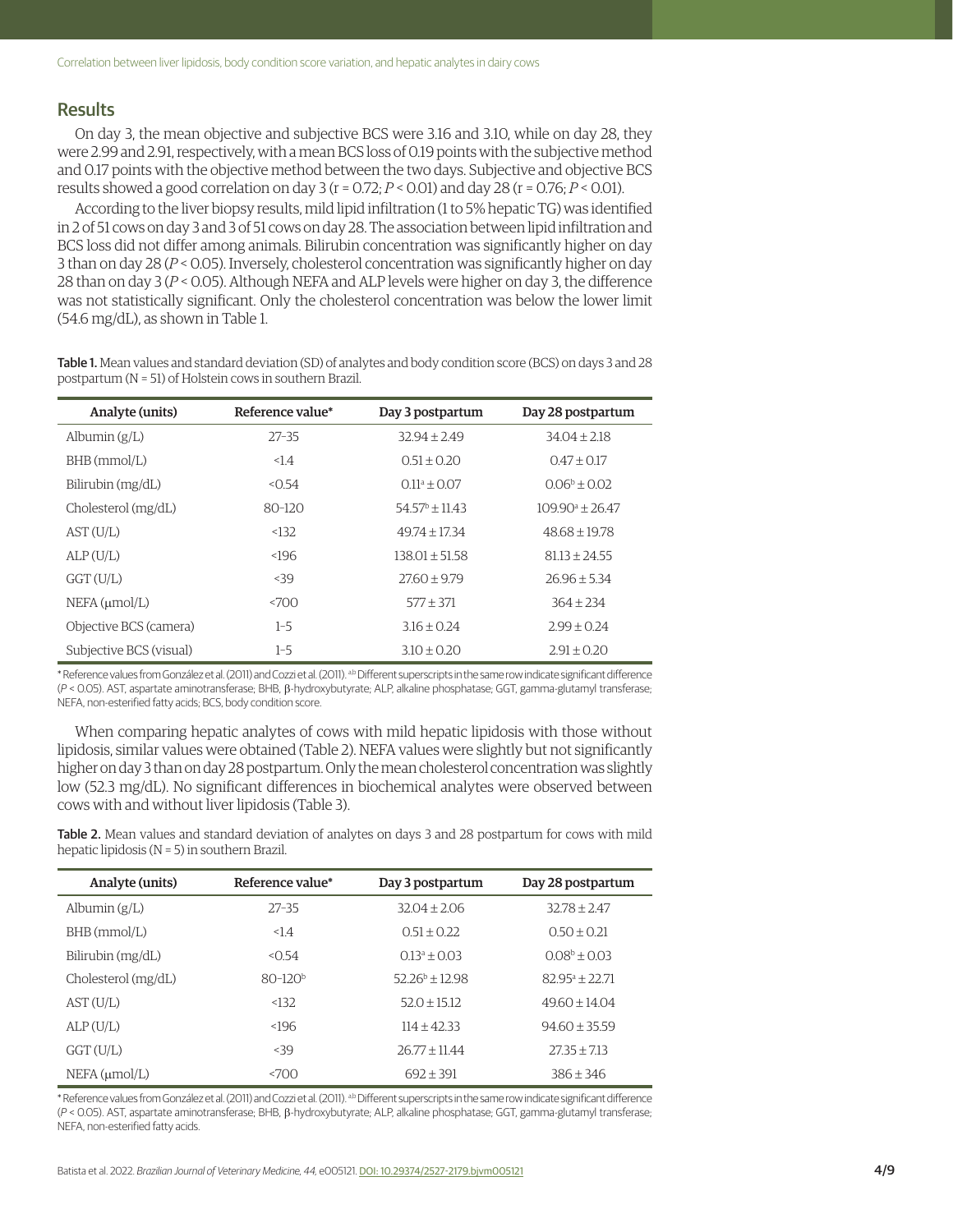| <b>Table 3.</b> Mean values and standard deviation (SD) from all analytes measured on healthy cows and cows with |
|------------------------------------------------------------------------------------------------------------------|
| liver lipidosis.                                                                                                 |

| Analyte (units)       | Reference value* | <b>Healthy cows</b> | <b>Cows with liver</b><br>lipidosis |
|-----------------------|------------------|---------------------|-------------------------------------|
| $N^{**}$              |                  | 92                  | 10                                  |
| Albumin $(g/L)$       | 27-35            | $33.61 + 5.77$      | $32.41 + 4.68$                      |
| $BHB$ (mmol/L)        | 1.4              | $0.49 + 0.03$       | $0.50 + 0.04$                       |
| Bilirubin (mg/dL)     | < 0.54           | $0.08 + 0.04$       | $0.10 \pm 0.01$                     |
| Cholesterol (mg/dL)   | $80 - 120$       | $83.83 + 32.77$     | $67.61 + 26.92$                     |
| AST(U/L)              | < 132            | $49.36 + 39.99$     | $50.80 + 19.06$                     |
| ALP(U/L)              | < 196            | $110.15 + 56.91$    | $104.30 + 64.45$                    |
| GGT(U/L)              | < 39             | $27.31 + 6.48$      | $27.06 + 8.01$                      |
| $NEFA$ ( $\mu$ mol/L) | <700             | $463 + 105$         | $538 + 125$                         |

\* Reference values from González et al. (2011) and Cozzi et al. (2011); \*\* Number of samples (*N*) includes sampling at 3 and 28 days postpartum. AST, aspartate aminotransferase; BHB, β-hydroxybutyrate; ALP, alkaline phosphatase; GGT, gamma-glutamyl transferase; NEFA, non-esterified fatty acids.

Values of LFI close to or above zero are considered to indicate adequate liver function. The total mean LFI was -1.26. Cows with liver lipidosis had a significantly lower LFI (-3.46) than healthy ones (-1.02; *P* < 0.01). No significant correlation was observed between liver lipid infiltration and LFI.

#### **Discussion**

The transition period in dairy cows (3 weeks before calving and 3 weeks after calving) is the period of greatest metabolic challenge. For this reason, in the present study, the analysis was more concentrated in the initial postpartum period (4 weeks postpartum). Regarding the BCS evaluation techniques used in this study, both had similar mean values: 3.10, using the subjective method and 3.16 using the objective method on day 3. On day 28, the mean values were 2.91 and 2.99, respectively, with a mean BCS loss of 0.19 points with the subjective method and 0.17 points with the objective method between days 3 and 28 postpartum. The adequate BCS at parturition and the small loss of BCS may explain the low number of cows with hepatic lipidosis. Cows with a mean BCS of 3.5 or above have a higher incidence of hepatic infiltration (Graugnard et al., 2013). In the current study, cows presented a BCS of approximately 3.0 at calving and lost a few BCS points up to day 28 postpartum with both forms of BCS evaluation. To minimize peripartum risks, the ideal BCS is considered to be around 3.25 at calving (Garnsworthy, 2013). The mean BCS by both evaluation methods was close to the ideal BCS, reducing the risk of liver lipidosis. This might explain the low incidence of hepatic lipidosis in the current study since the main predisposing factor for hepatic lipidosis is high BCS loss (Bobe et al., 2004).

Subjective (visual) and objective (camera) BCS evaluation methods showed a good correlation on days 3 (r = 0.72) and 28 postpartum (r = 0.76), as has been previously observed (Vanrobays et al., 2015). According to Song et al. (2018), the objective method of BCS evaluation has a similar effect and purpose as the manual and semi-automatic methods available and presents good morphometric evaluation but lacks a more efficient data interpretation system to increase its accuracy.

Although high-yielding dairy cows are predisposed to hepatic lipidosis, and an incidence of up to 40% has been reported (Jorritsma et al., 2001; Bobe et al., 2004), the incidence observed was lower (3.92% and 5.88% on days 3 and 28 postpartum, respectively). The cows in the present study had a mean milk production of 38 L for 305 days, falling into the high-yielding category (Quiroz-Rocha et al., 2010). All cows presented adequate BCS at calving and did not lose more than one BCS unit; these are important factors influencing liver lipid infiltration. This finding was the result of providing a diet that guaranteed the nutritional needs of the cows accordingly with their production.

In all studied populations, there was a higher bilirubin concentration on day 3 than on day 28, while cholesterol values remained low on both days. Higher bilirubin and hypocholesterolemia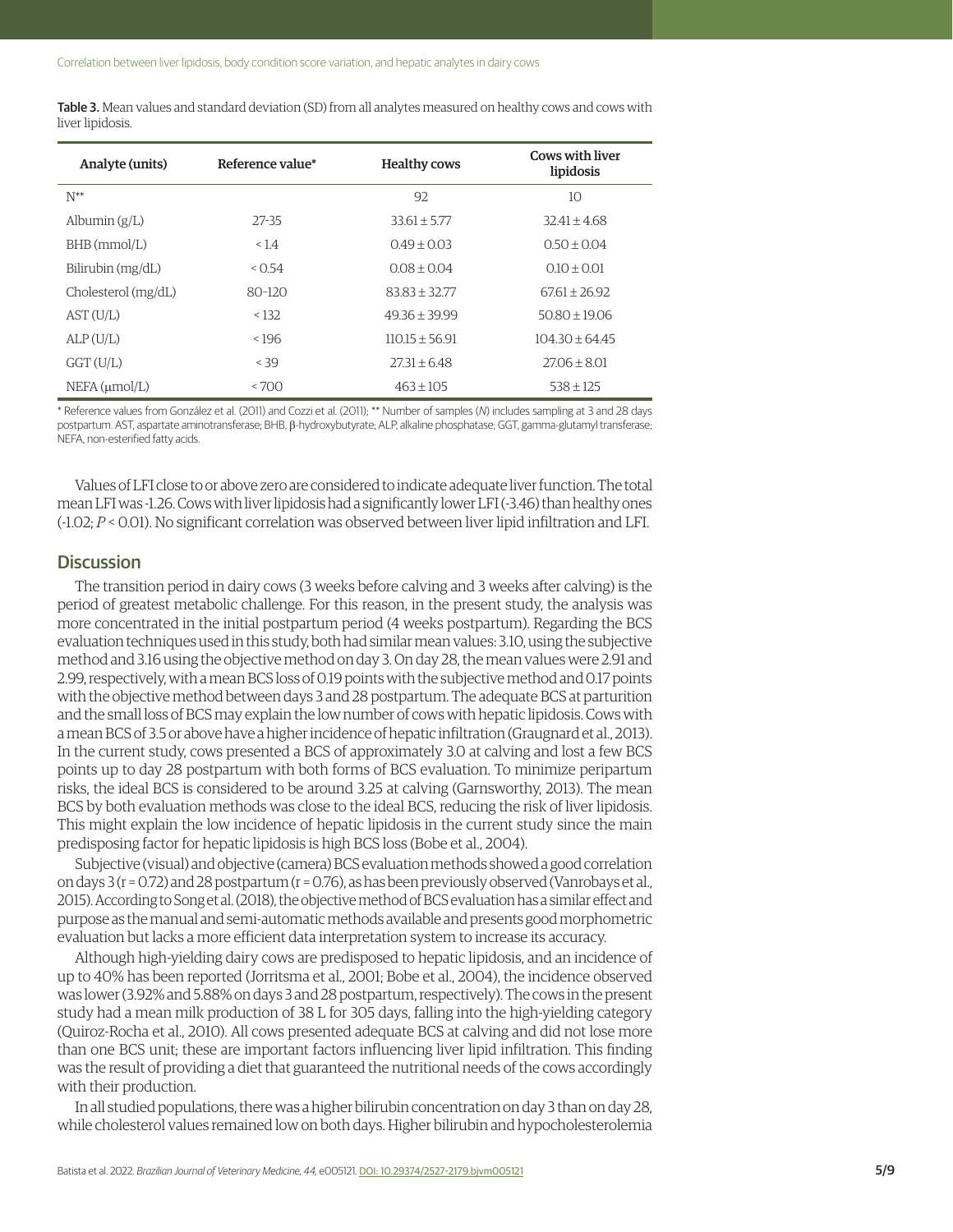during early lactation (until day 3) physiologically occur in high-yielding dairy cows, in which high metabolic demand and low dry matter intake lead to NEB (Graugnard et al., 2012; Trevisi et al., 2012). Considering liver enzymes, AST values for all cows, including those with hepatic lipidosis, were within the reference range. AST is an acute-phase enzyme found in the mitochondria and, to a lesser extent, the hepatocyte cytosol (Divers & Peek, 2018). AST is released into the bloodstream due to liver injury, hepatic lipid accumulation, inflammation, or muscular lesions. AST levels can be useful to detect hepatocellular injuries, but it should be evaluated in conjunction with metabolites that indicate liver function to obtain a more accurate diagnosis (Allison, 2012).

In the present study, BHB and NEFA concentrations were slightly higher on day 3 postpartum than on day 28 in all cows. Reduction of dry matter intake during the peripartum period leads to a greater mobilization of NEFA from reserves to meet lactation demands, also increasing BHB (Piñeiro et al., 2019). NEFA has been reported as a good biomarker for prepartum energy metabolism and BHB as a good marker for postpartum energy metabolism (Mann et al., 2016), both of which are widely used today. In the present study, the lack of a significant difference between these indicators on days 3 and 28 postpartum indicated that NEB was not high enough to induce substantial BHB or NEFA elevations in the cows studied. As food consumption normalizes over time during the postpartum period, NEFA and BHB concentrations tend to stabilize (Quiroz-Rocha et al., 2010), as was observed in the current study, where both NEFA and BHB were lower on day 28 than on day 3 postpartum, suggesting energy demand stabilization and increasing food consumption. It should be noted that the first 4 weeks of lactation correspond to the greatest metabolic challenge. In addition to convenience reasons for being commercial farms, the study focused on this period. In the present observational study, it is noteworthy that the farm had an excellent feed management system, which certainly contributed to a low prevalence of hepatic lipidosis.

ALP is a non-specific membrane-associated enzyme with several isoforms. Most serum ALP corresponds to the hepatic isoform present in biliary epithelial cells and the canalicular membrane of hepatocytes (Allison, 2012). Early postpartum cows undergo intense lipid mobilization, which explains the higher ALP levels on day 3 than on day 28, when consumption and energy demand are already stabilized, considering that it is after the transition period. Lipid deposition compresses bile ducts, inducing ALP release. Furthermore, parenchymal swelling can obstruct small bile ducts and cause indirect ALP release, resulting in a wide reference range, often hindering its interpretation in ruminants (Divers & Peek, 2018). Moreover, ALP levels in serum are much higher in cases of liver lipidosis (González et al., 2011). This could be why a small difference was observed between ALP concentrations in cows with hepatic lipidosis. GGT is an enzyme found in the membranes and cytosol of different cells, especially the epithelial cells of the bile ducts and renal tubules (González et al., 2011). GGT activity remained within the reference values, with no difference between days 3 and 28, among all studied animals. ALP is a more sensitive enzyme than GGT for the detection of bile duct compression due to fat infiltration.

Diseases that impair liver or biliary function may lead to bile pigment accumulation and increased levels of total bilirubin. Moreover, bilirubin physiologically increases a week before calving and remains high for a few weeks after parturition (González et al., 2011). During the peripartum period, the liver usually undergoes an inflammatory process, leading to decreased production of some enzymes that conjugate bilirubin, increasing unconjugated bilirubin concentration during this period (Bertoni & Trevisi, 2013). Hyperbilirubinemia is associated with diffuse hepatic diseases such as lipidosis or chronic liver failure in ruminants (Allison, 2012). This supports the fact that cows presented higher bilirubin concentrations at the beginning of lactation, even if its values remained within reference levels. Lipid deposition in the liver and the consequent organ swelling could lead to hyperbilirubinemia of both hepatic and post-hepatic origin. These values could potentially influence LFI calculation.

Hypocholesterolemia was a consistent finding present in all cows on day 3 postpartum (Tables 1 and 2) and when obtaining all measurements of cows with liver lipidosis (Table 3). Cholesterol comes from the diet or metabolization of acetyl-CoA by the liver (Allison, 2012). A previous study on dairy cows during the transition period demonstrated that cholesterolemia had the same pattern of dry matter intake (Guretzky et al., 2006). Blood cholesterol levels reflect the concentration of hepatic cholesterol production and food consumption, which generally remains low from the last prepartum week to week 6 postpartum. Another study found that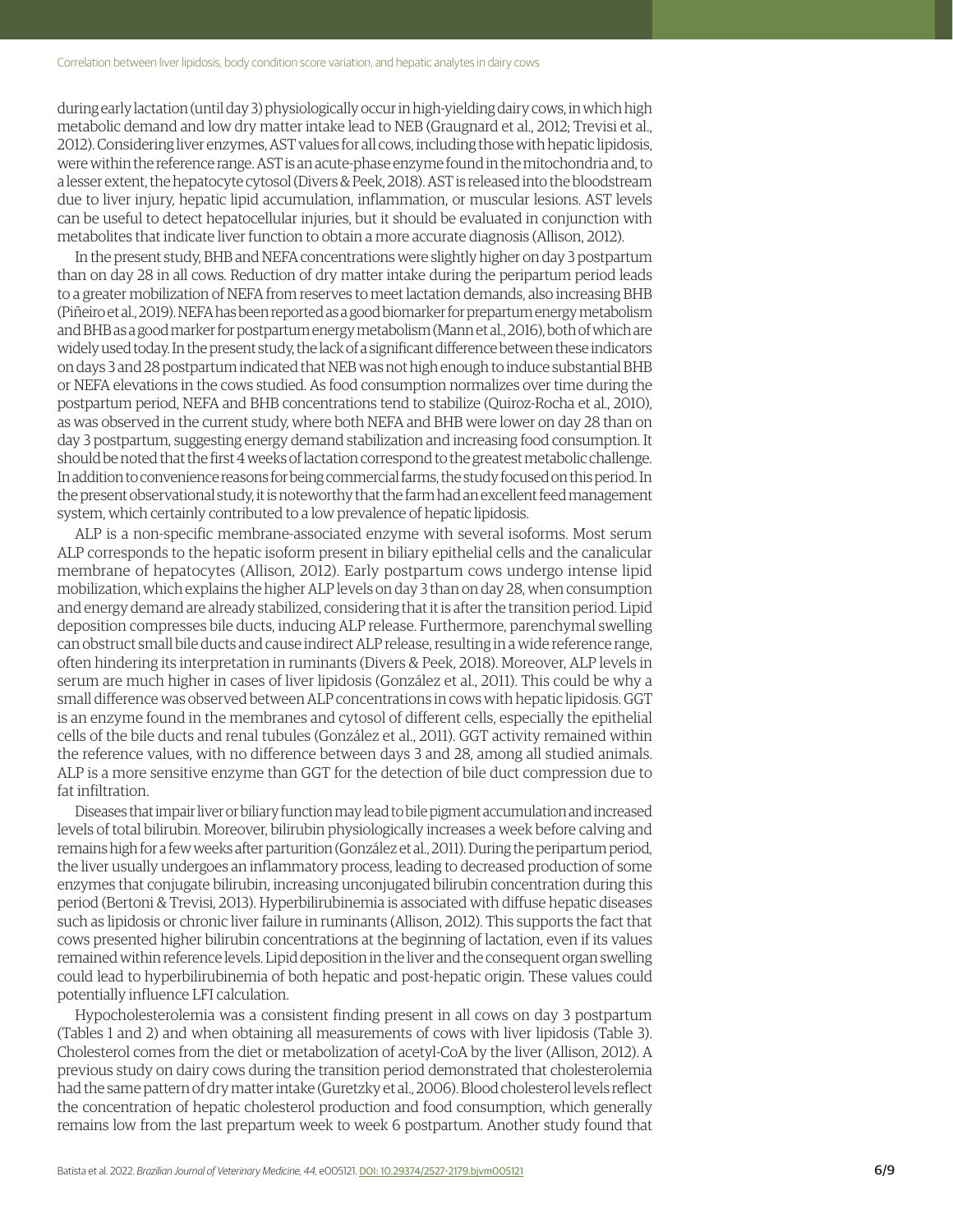cows with liver lipidosis had lower cholesterol concentrations than those without lipidosis. Hypocholesterolemia was also associated with liver lipidosis and low dry matter consumption in the immediate postpartum period, returning to normal levels over several weeks (Sepulveda-Varas et al., 2015).

Albumin remains high until the end of pregnancy, with a concentration of 36–37 g/L, decreasing slightly in the postpartum period, as it is a negative acute-phase protein (Bertoni & Trevisi, 2013). It is more probable that albumin concentration was affected by the inflammatory process than by impaired hepatic function, considering that albumin takes 21 days to be cleared (Allison, 2012). Additionally, decreased consumption in the period around parturuition may be a cause of decreased serum albumin (González et al., 2000).

LFI results indicated adequate liver function as its mean value in all cows was close to zero (-1.26). Postpartum cows generally undergo a period of systemic and hepatic inflammation, impairing liver function (Leblanc, 2012). Postpartum cows with good liver function usually present with LFI around -1.5 or above; however, cows with hepatic inflammatory processes or pathologies tend to have an extremely low LFI (Trevisi et al., 2013). In the present study, postpartum cows with liver lipidosis presented lower LFI (-3.46) than those without lipidosis (-1.02). There was a strong relationship between liver lipidosis and LFI, as expected, because LFI is influenced by variations in albumin, cholesterol, and bilirubin concentrations caused by liver lipidosis. LFI could be a more sensitive indicator of liver function than the isolated values of each analyte in its formula. It is important to highlight that cholesterol was low and bilirubin was high in cows with lipidosis and that those metabolites did not have significant differences compared to those of the group without lipidosis.

The main limitation of this study is that the sampled cows belonged to a single property. It can be difficult to obtain permission to perform liver biopsies on lactating cows in a productive system. The results obtained in this study must be interpreted with caution when comparing them with those in other types of productive systems, feeding, or even geographic areas.

#### **Conclusion**

Cholesterol and bilirubin levels showed the most remarkable changes during the early postpartum period in healthy cows and cows with hepatic lipidosis. LFI was a potential indicator of postpartum liver function. The objective BCS evaluation method was well correlated with the subjective method, but adjustments are still necessary to improve its performance.

# Acknowledgements

The authors are grateful to Diogo and Margareth Strobel Vincenzi from the farm Santa Isabel for allowing the use of their cows in the present experiment. In addition, thanks to Otávio Meotti and Valdoir Cavalheiro for their help with sampling, and Angelica Menin for her collaboration with the biochemical analyses.

#### Ethics statement

The study has been approved by the Ethics Committee on Animal Use (CEUA) of the Federal University of Rio Grande do Sul under protocol number 32692.

# Financial support

LVQC – Received scholarship from CAPES (Coordenação de aperfeiçoamento de pessoal de nível superior).CPB, RSG, SFV, FHDG – none

# Conflicts of interests

CPB, RSG, LVQC, SFV e FHDG – No conflict of interest.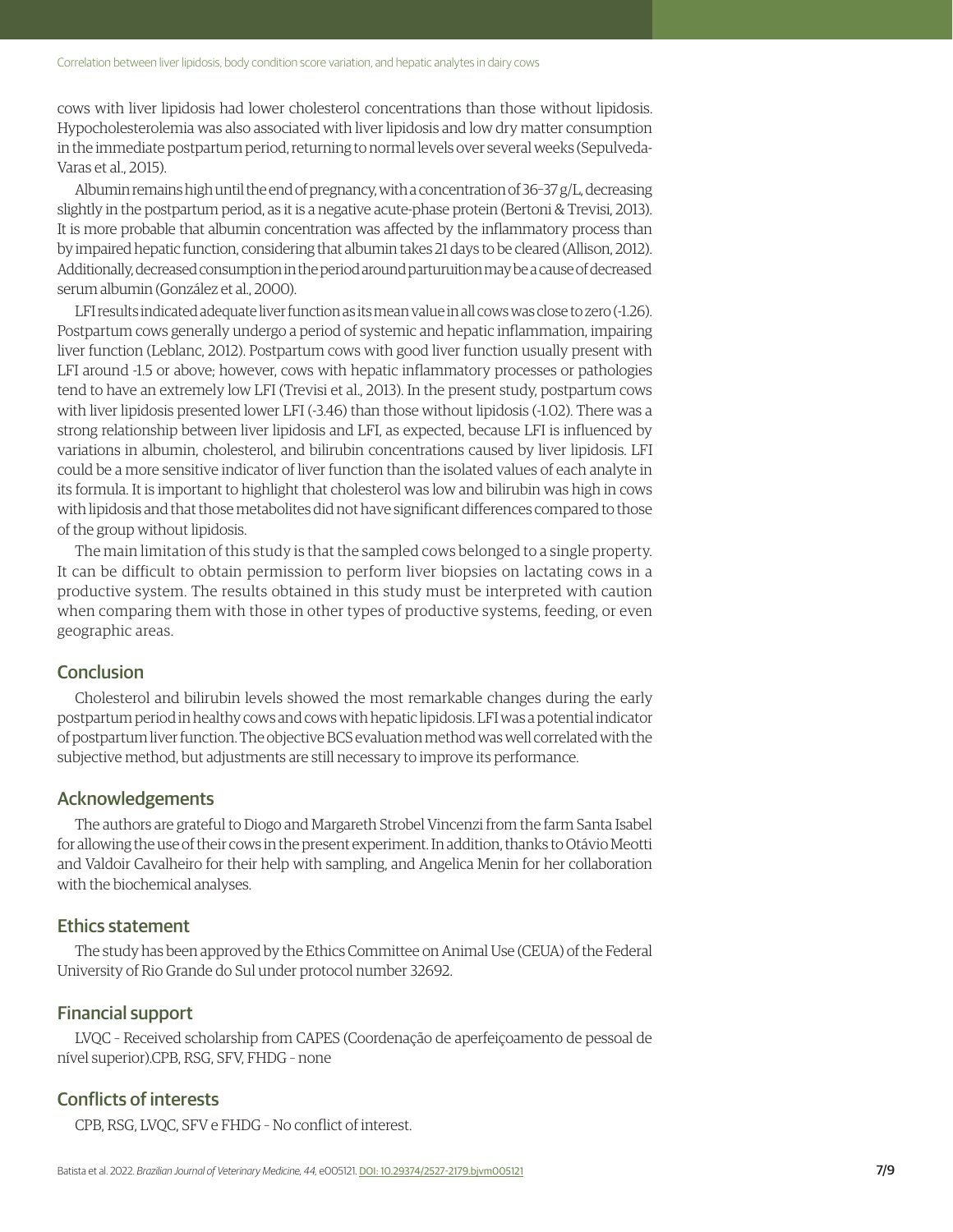## Authors' contributions

CPB e RSG - Development of methodology; preparation and writing the initial draft . CPB - Application of statistical study data. SFV, FHDG - Review and Editing manuscript. LVQC - Writing, Review and Editing manuscript. FHDG - Acquisition of the financial support for the project leading to this publication.

# Availability of complementary results

NCBI PubMed Central https://www.ncbi.nlm.nih.gov/pmc/

Histologic analysis of liver biopsies were carried out at Laboratório de Patologia Animal do Centro de Ciências Agroveterinárias, Universidade do Estado de Santa Catarina. Biochemical analysis were carried out at Laboratório de Análises Clínicas Veterinárias, Faculdade de Veterinária, Universidade Federal do Rio Grande do Sul.

#### References

- Allison, R. W. (2012). Evaluation of the liver. In M. A. Thrall, G. Weiser, R. W. Allison & T. W. Campbell. *Veterinary Hematology and Clinical Chemistry* (2nd ed., pp. 401-424). John Wiley & Sons, Inc.
- Bell, A. W. (1995). Regulation of organic nutrient metabolism during transition from late pregnancy to early lactation. *Journal of Animal Science*, *73*(9), 2804-2819. [http://dx.doi.org/10.2527/1995.7392804x](https://doi.org/10.2527/1995.7392804x). [PMid:8582872.](https://www.ncbi.nlm.nih.gov/entrez/query.fcgi?cmd=Retrieve&db=PubMed&list_uids=8582872&dopt=Abstract)
- Bertoni, G., & Trevisi, E. (2013). Use of the liver activity index and other metabolic variables in the assessment of metabolic health in dairy herds. *The Veterinary Clinics of North America. Food Animal Practice*, *29*(2), 413-431. [http://dx.doi.org/10.1016/j.cvfa.2013.04.004](https://doi.org/10.1016/j.cvfa.2013.04.004). [PMid:23809898.](https://www.ncbi.nlm.nih.gov/entrez/query.fcgi?cmd=Retrieve&db=PubMed&list_uids=23809898&dopt=Abstract)
- Bobe, G., Young, J. W., & Beitz, D. C. (2004). Invited review: Pathology, etiology, prevention, and treatment of fatty liver in dairy cows. *Journal of Dairy Science*, *87*(10), 3105-3124. [http://dx.doi.org/10.3168/jds.S0022-](https://doi.org/10.3168/jds.S0022-0302(04)73446-3) [0302\(04\)73446-3](https://doi.org/10.3168/jds.S0022-0302(04)73446-3). [PMid:15377589.](https://www.ncbi.nlm.nih.gov/entrez/query.fcgi?cmd=Retrieve&db=PubMed&list_uids=15377589&dopt=Abstract)
- Braga, M. M., Castillos, L. M. L., & Santos, M. N. (1985). Hepatic biopsy in bovines: Proposal for a new technique. *Revista Centro Ciências Rurais*, *15*, 79-88.
- Corassin, C. H., Machado, P. F., Coldebella, A., Cassoli, L. D., & Soriano, S. (2011). Importância das desordens do periparto e seus fatores de risco sobre a produção de leite de vacas Holandesas. *Semina: Ciências Agrárias*, *32*(3), 1101-1110. [http://dx.doi.org/10.5433/1679-0359.2011v32n3p1101](https://doi.org/10.5433/1679-0359.2011v32n3p1101).
- Cozzi, G., Ravarotto, L., Gottardo, F., Stefani, A. L., Contiero, B., Moro, L., Brscic, M., & Dalvit, P. (2011). Reference values for blood parameters in Holstein dairy cows: Effects of parity, stage of lactation, and season of production. *Journal of Dairy Science*, *94*(8), 3895-3901. [http://dx.doi.org/10.3168/jds.2010-3687](https://doi.org/10.3168/jds.2010-3687). [PMid:21787926.](https://www.ncbi.nlm.nih.gov/entrez/query.fcgi?cmd=Retrieve&db=PubMed&list_uids=21787926&dopt=Abstract) Divers, T. J., & Peek, S. F. (2018). *Rebhun's Diseases of Dairy Cattle* (3rd ed). Elsevier.
- Esposito, G., Irons, P. C., Webb, E. C., & Chapwanya, A. (2014). Interactions between negative energy balance, metabolic diseases, uterine health and immune response in transition dairy cows. *Animal Reproduction Science*, *144*(3-4), 60-71. [http://dx.doi.org/10.1016/j.anireprosci.2013.11.007](https://doi.org/10.1016/j.anireprosci.2013.11.007). [PMid:24378117.](https://www.ncbi.nlm.nih.gov/entrez/query.fcgi?cmd=Retrieve&db=PubMed&list_uids=24378117&dopt=Abstract)
- Ferguson, J. D., Byers, D., & Ferry, J. (1994). Round table discussion: Body condition of lactating cows. *Agricultural Practices*, *15*(4), 17-21.
- Garnsworthy, P. (2013). Nutritional manipulation of the postpartum energy balance and the impact on fertility. In *Annals New Approaches in Bovine Production and Reproduction Course XVII CONAPEC. CONAPEC*.
- Garverick, H. A., Harris, M. N., Vogel-Bluel, R., Sampson, J. D., Bader, J., Lamberson, W. R., Spain, J. N., Lucy, M. C., & Youngquist, R. S. (2013). Concentrations of nonesterified fatty acids and glucose in blood of periparturient dairy cows are indicative of pregnancy success at first insemination. *Journal of Dairy Science*, *96*(1), 181-188. [http://dx.doi.org/10.3168/jds.2012-5619](https://doi.org/10.3168/jds.2012-5619). [PMid:23141836.](https://www.ncbi.nlm.nih.gov/entrez/query.fcgi?cmd=Retrieve&db=PubMed&list_uids=23141836&dopt=Abstract)
- Giuliodori, M. J., Delavaud, C., Chilliard, Y., Becú-Villalobos, D., Lacau-Mengido, I., & de la Sota, R. L. (2011). High NEFA concentrations around parturition are associated with delayed ovulations in grazing dairy cows. *Livestock Science*, *141*(2-3), 123-128. [http://dx.doi.org/10.1016/j.livsci.2011.05.007](https://doi.org/10.1016/j.livsci.2011.05.007).
- González, F. H. D., Conceição, T., Siqueira, A. J. S., & Rosa, V. L. (2000). Variações sangüíneas de uréia, creatinina, albumina e fósforo em bovinos de corte no Rio Grande do Sul. *A Hora Veterinária*, *20*(117), 59-62.
- González, F. H. D., Muiño, R., Pereira, V., Campos, R., & Benedito, J. L. (2011). Relationship among blood indicators of lipomobilization and hepatic function during early lactation in high-yielding dairy cows. *Journal of Veterinary Science*, *12*(3), 251-255. [http://dx.doi.org/10.4142/jvs.2011.12.3.251](https://doi.org/10.4142/jvs.2011.12.3.251). [PMid:21897097.](https://www.ncbi.nlm.nih.gov/entrez/query.fcgi?cmd=Retrieve&db=PubMed&list_uids=21897097&dopt=Abstract)
- Graugnard, D. E., Bionaz, M., Trevisi, E., Moyes, K. M., Salak-Johnson, J. L., Wallace, R. L., Drackley, J. K., Bertoni, G., & Loor, J. J. (2012). Blood immunometabolic indices and polymorphonuclear neutrophil function in peripartum dairy cows are altered by level of dietary energy prepartum. *Journal of Dairy Science*, *95*(4), 1749-1758. [http://dx.doi.org/10.3168/jds.2011-4579](https://doi.org/10.3168/jds.2011-4579). [PMid:22459823.](https://www.ncbi.nlm.nih.gov/entrez/query.fcgi?cmd=Retrieve&db=PubMed&list_uids=22459823&dopt=Abstract)
- Graugnard, D. E., Moyes, K. M., Trevisi, E., Khan, M. J., Keisler, D., Drackley, J. K., Bertoni, G., & Loor, J. J. (2013). Liver lipid content and inflammatory metabolic indices in peripartal dairy cows are altered in response to prepartal energy intake and postpartal intramammary inflammatory challenge. *Journal of Dairy Science*, *96*(2), 918-935. [http://dx.doi.org/10.3168/jds.2012-5676](https://doi.org/10.3168/jds.2012-5676). [PMid:23261380.](https://www.ncbi.nlm.nih.gov/entrez/query.fcgi?cmd=Retrieve&db=PubMed&list_uids=23261380&dopt=Abstract)
- Gross, J. J., Schwarz, F. J., Eder, K., van Dorland, H. A., & Bruckmaier, R. M. (2013). Liver fat content and lipid metabolism in dairy cows during early lactation and during a mid-lactation feed restriction. *Journal of Dairy Science*, *96*(8), 5008-5017. [http://dx.doi.org/10.3168/jds.2012-6245](https://doi.org/10.3168/jds.2012-6245). [PMid:23746584.](https://www.ncbi.nlm.nih.gov/entrez/query.fcgi?cmd=Retrieve&db=PubMed&list_uids=23746584&dopt=Abstract)